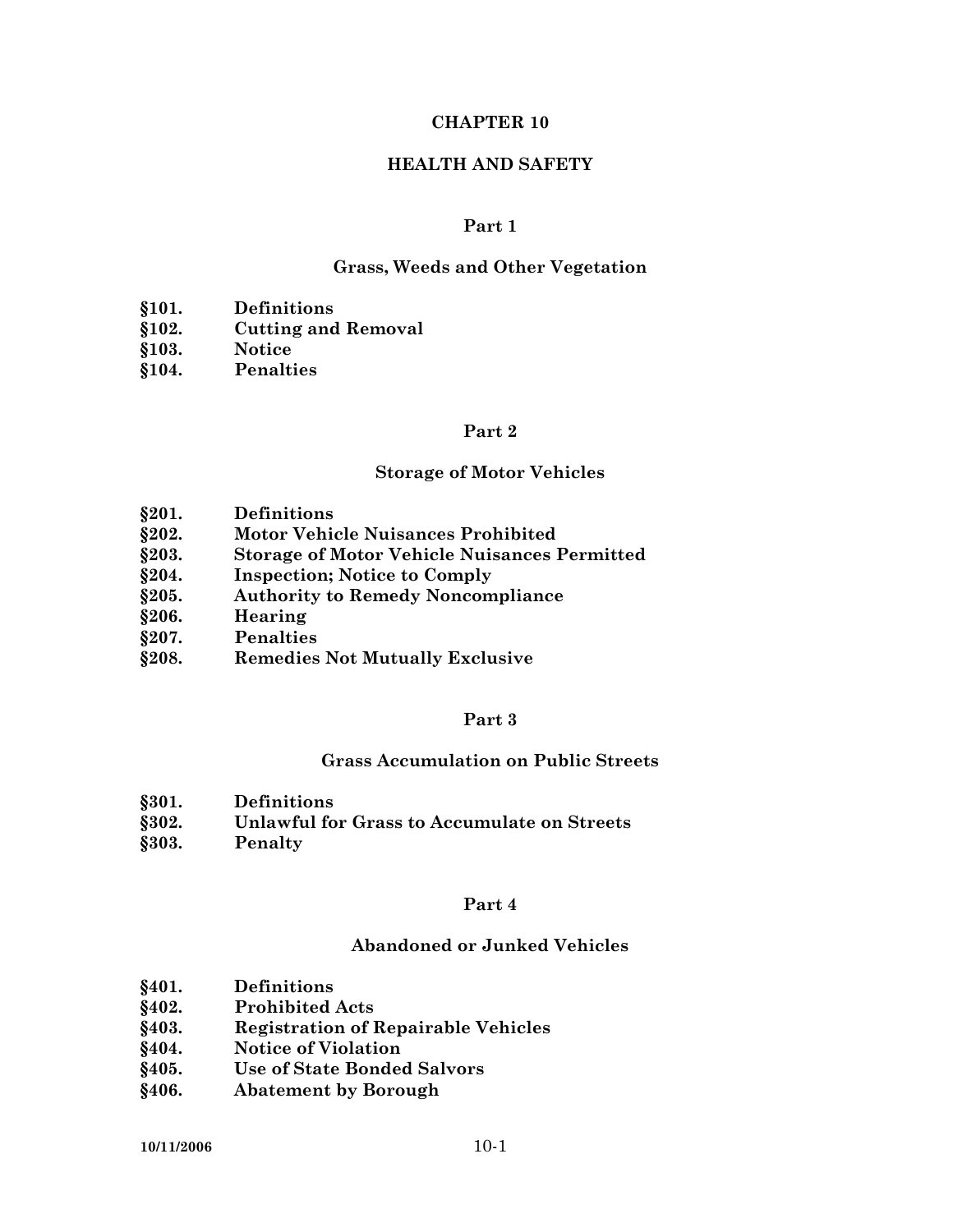- 
- **§407. Recovery of Costs §408. Violations and Penalties**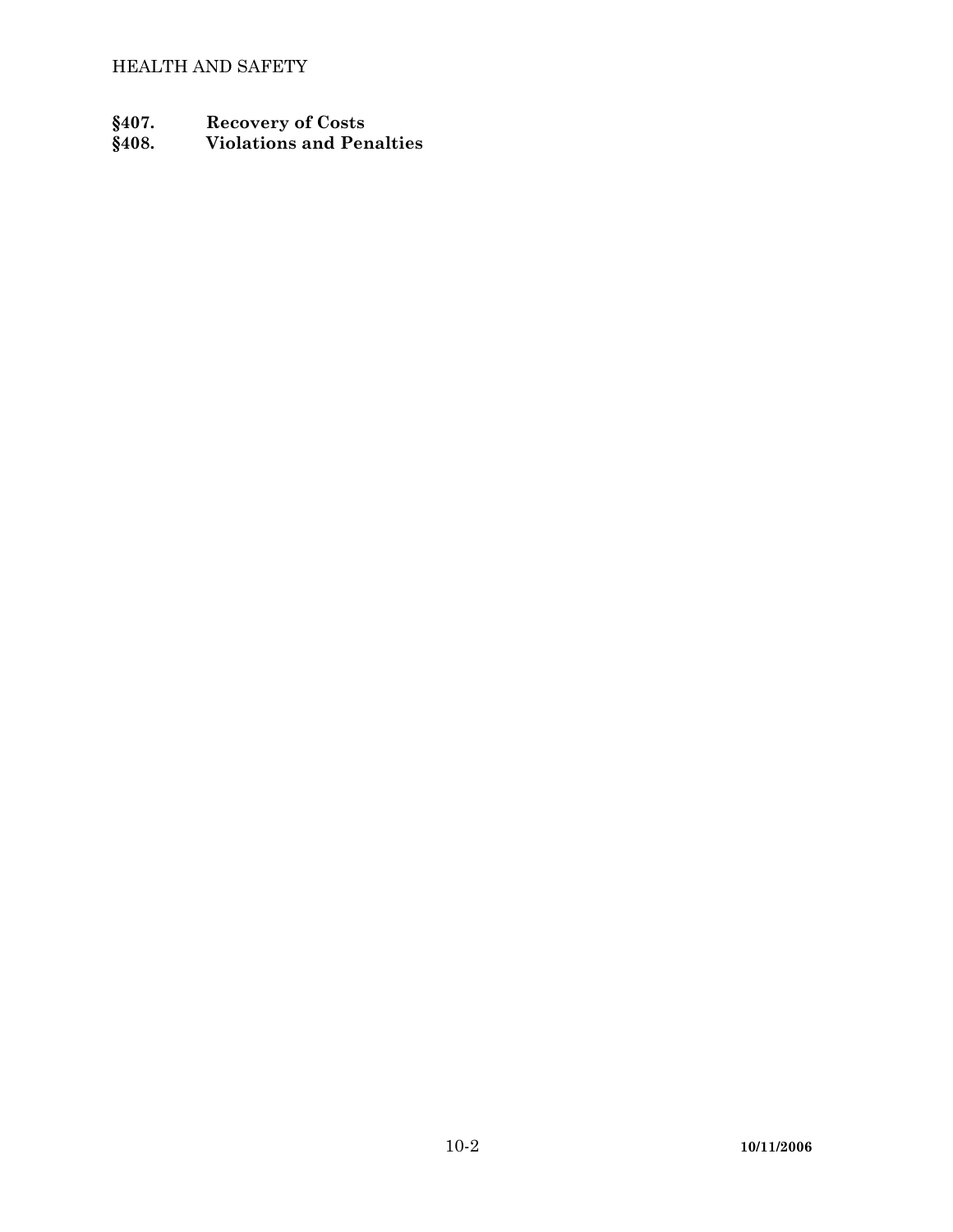# **Grass, Weeds and Other Vegetation**

### **§101. Definitions.**

The following words, as used in this Part 1, shall have the meanings hereby respectively ascribed thereto:

PERSON — any natural person, partnership, association, firm or corporation.

 WEEDS — any Canadian or Russian thistle, chickory, burdock, nettle, poison ivy, sumac, golden rod, wild lettuce, wild mustard, wild parsley, ragweed, milkweed, or any other plant or vegetation whatsoever, not edible or planted for an ornamental or agricultural purpose.

In this Part 1, the singular shall include the plural and the masculine shall include the feminine and the neuter.

(Ord. 311. 11/17/1970, §1)

## **§102. Cutting and Removal.**

Every person owning or occupying any property in the Borough of Mohnton upon which any grass or weeds in excess of six inches in height shall grow shall cut or remove such grass or weeds or cause the same to be cut or removed on or before May 1, June 1, July 1, August 1, September 1 and October 1 of each and every year; provided, however, that grass or grain shall be permitted to grow in excess of six inches for purposes of cutting and harvesting the same for hay or other agricultural purposes, and provided that the same is so cut and harvested. The owner of the premises, in the case of vacant premises or premises occupied by the owner thereof, and the occupant thereof, in the case of premises occupied by other than the owner thereof, shall comply with the requirements of this section. (Ord. 311, 11/17/1970, §2; as amended by Ord. 648, 7/10/2002)

### **§103. Notice.**

The Borough Secretary, upon direction of the Mayor or the Council, shall give notice, by personal service or by United States First Class Mail, to the owner or occupant of any property whereon grass or weeds are growing or remaining in violation of the provisions of §102 of this Part 1, directing and requiring such owner or occupant, as the case may be, to cut or remove all such grass or weeds, so as to conform to the requirements of this Part 1, within five days after the issuance of such notice. Such notice shall be considered to have been given under this Part 1 upon depositing the same in the United States Mail addressed to the last known residence of said owner or occupant. In case any person shall neglect, fail or refuse to comply with such notice within the period of time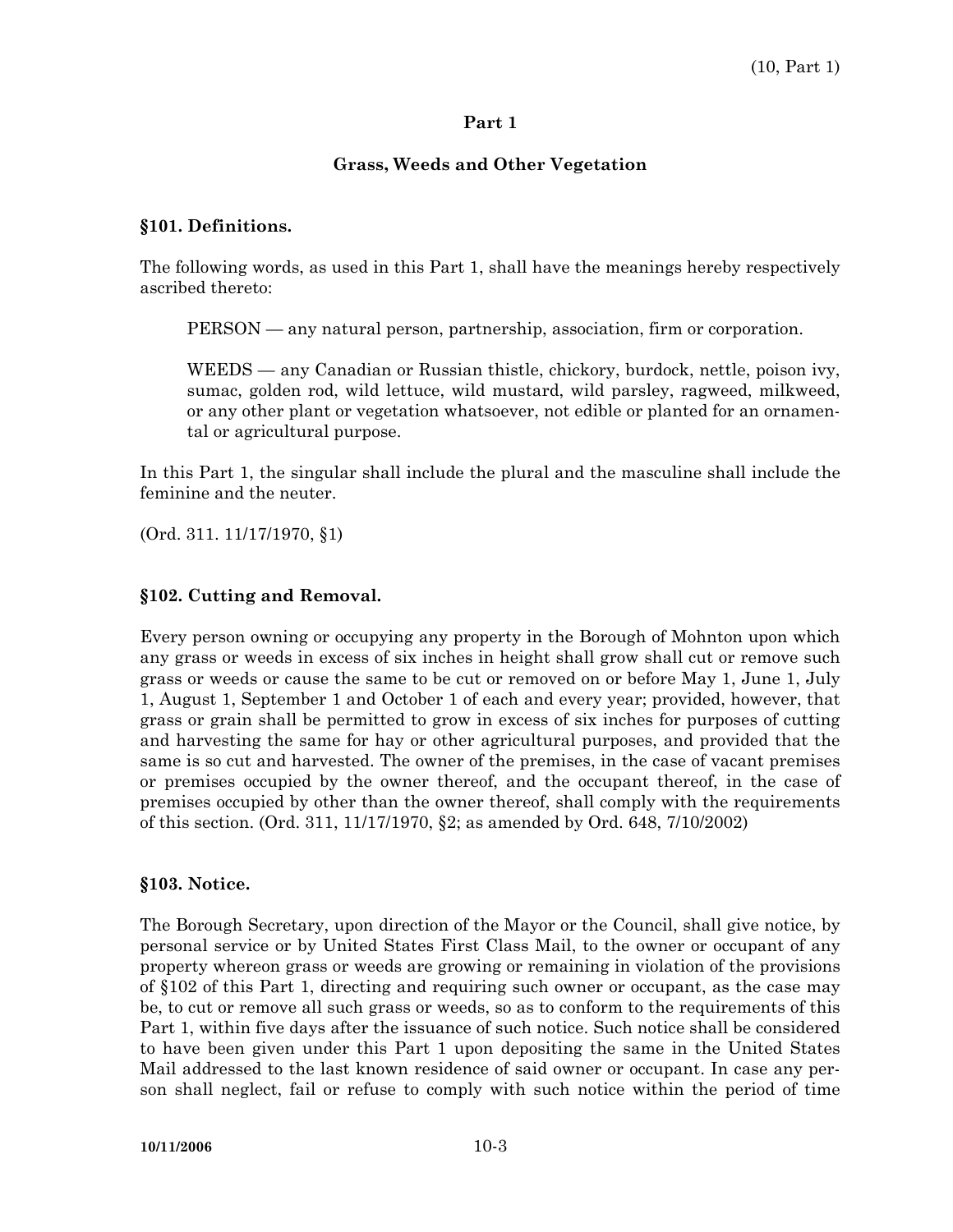stated therein, the Council may cause such grass or weeds to be removed or cut, and the cost thereof, with an additional penalty of 10% may be collected by the Borough from such person in the manner provided by law. (Ord. 311, 11/17/1970, §4)

# **§104. Penalties.**

Any person who shall fail, neglect or refuse to comply with any of the provisions of this Part 1 shall, upon summary conviction thereof before any District Justice be sentenced to pay a fine of not less than \$25 and no more than \$300 and costs of prosecution, and, in default of such payment of fine and costs, to imprisonment in the County Jail for not more than 90 days. (Ord. 311, 11/17/1970, §4; as amended by Ord. 478, 8/10/1988)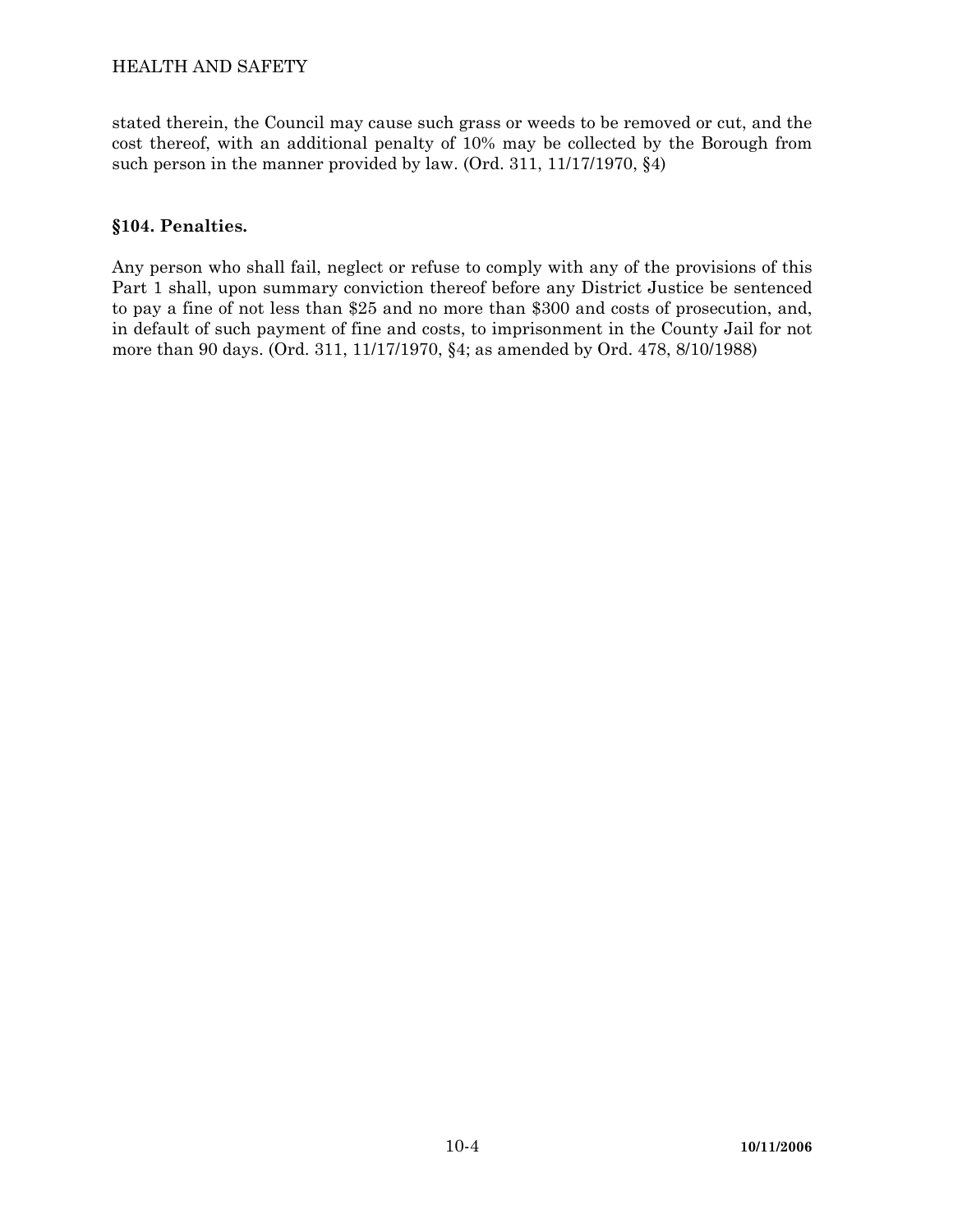### **Storage of Motor Vehicles**

### **§201. Definitions.**

As used in this Part 2, the following terms shall have the meanings indicated, unless a different meaning clearly appears from the context:

 LESSEE — owner for the purpose of this Part 2 when the lessor holds the lessee responsible for maintenance and repairs.

 MOTOR VEHICLE — any type of mechanical device, propelled by a motor, in which persons or property may be transported upon public streets or highways, and including trailers or semi-trailers pulled thereby.

 NUISANCE — any condition, structure, or improvement which shall constitute a threat or potential threat to the health, safety or welfare of the citizens of the Borough of Mohnton.

 OWNER — the actual owner, agent or custodian of the property on which motor vehicles are stored, whether individual or partnership, association or corporation.

 PERSON — a natural person, firm, partnership, association, corporation or other legal entity.

In this Part 2, the singular shall include the plural; the plural shall include the singular and the masculine shall include the feminine and the neuter.

(Ord. 459, 1/8/1985, §1)

### **§202. Motor Vehicle Nuisances Prohibited.**

It shall be unlawful for any person, owner or lessee to maintain a motor vehicle nuisance upon the open or private grounds of such person, owner or lessee within the Borough of Mohnton. A motor vehicle nuisance shall include any motor vehicle which is unable to move under its power and has any of the following defects:

- 1. Broken windshields, mirrors or other glass with sharp edges.
- 2. One or more flat or open tires or tubes which could permit vermin harborage.
- 3. Missing doors, windows, hood, trunk or other body parts which could permit animal harborage.
- 4. Any body parts with sharp edges including holes resulting from rust.

**10/11/2006** 10-5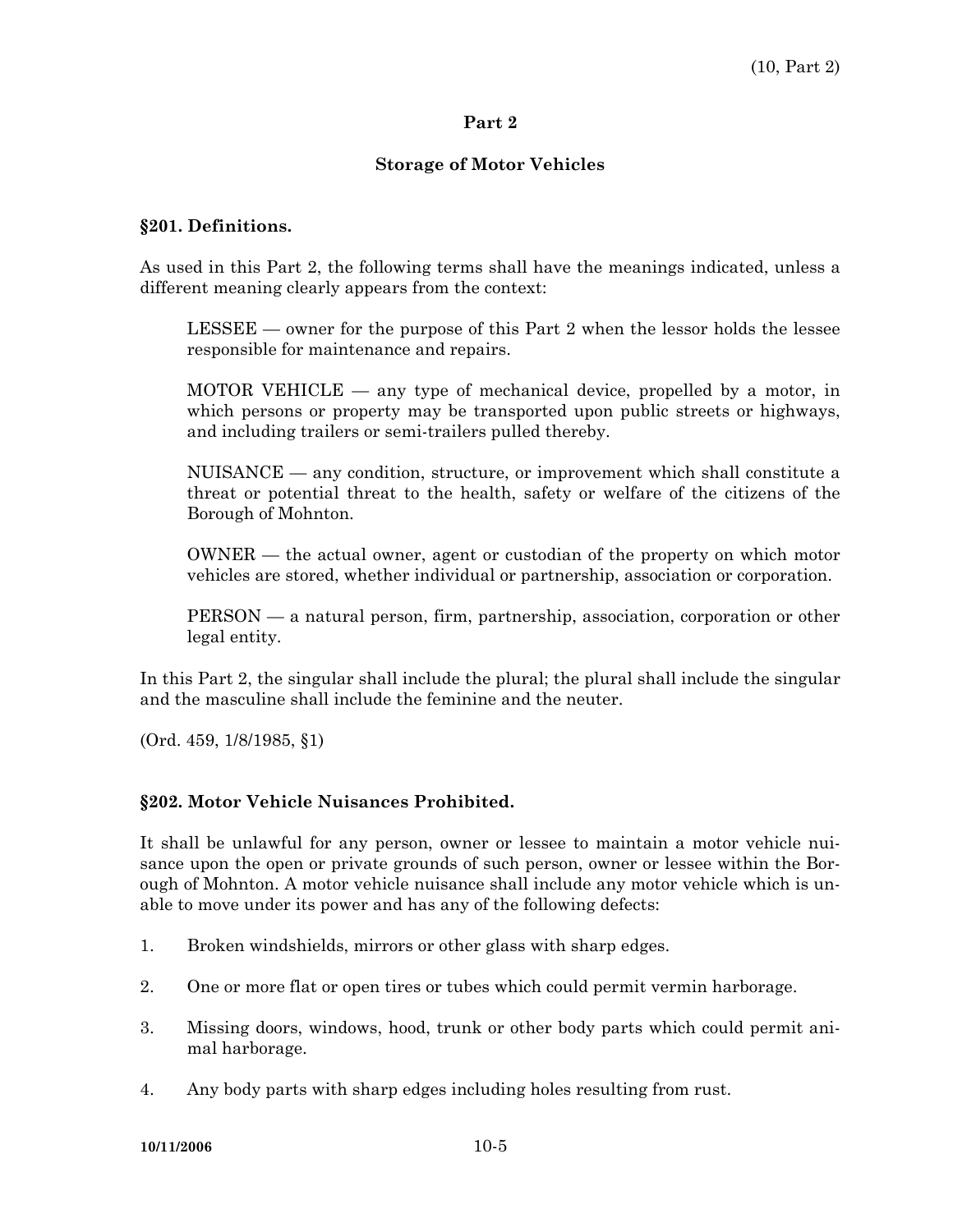# HEALTH AND SAFETY

- 5. Missing tires resulting in unsafe suspension of the motor vehicle.
- 6. Upholstery which is torn or open which could permit animal and or vermin harborage.
- 7. Broken headlamps or taillamps with sharp edges.
- 8. Disassembled chassis parts apart from the motor vehicle stored in a disorderly fashion or loose in or on the vehicle.
- 9. Protruding sharp objects from the chassis.
- 10. Broken vehicle frame suspended from the ground in an unstable manner.
- 11. Leaking or damaged oil pan or gas tank which could cause fire or explosion.
- 12. Exposed battery containing acid.
- 13. Inoperable locking mechanism for doors or trunk.
- 14. Open or damaged floorboards including trunk and firewall.
- 15. Damaged bumpers pulled away from the perimeter of vehicle.
- 16. Broken grill with protruding edges.
- 17. Loose or damaged metal trim and clips.
- 18. Broken communication equipment antennae suspended on unstable supports.
- 19. Such other defects which could threaten the health, safety and welfare of the citizens of the Borough of Mohnton.
- 20. Suspended or unstable supports.
- (Ord. 459, 1/8/1985, §2; as amended by Ord. 478, 8/10/1988)

# **§203. Storage of Motor Vehicle Nuisances Permitted.**

Any person, owner or lessee who has one or more motor vehicle nuisances as defined in §202 may store such vehicle(s) in the Borough of Mohnton only in strict compliance with the regulations provided herein. Such person, owner or lessee must, first, apply for a permit for either temporary or permanent storage and pay a fee to the Borough of Mohnton such as may be provided from time to time by resolution of the Borough of Mohnton. The motor vehicle nuisance(s) must be stored within a garage or other enclosed building or, outside within an opaque fence at least six feet high, which is locked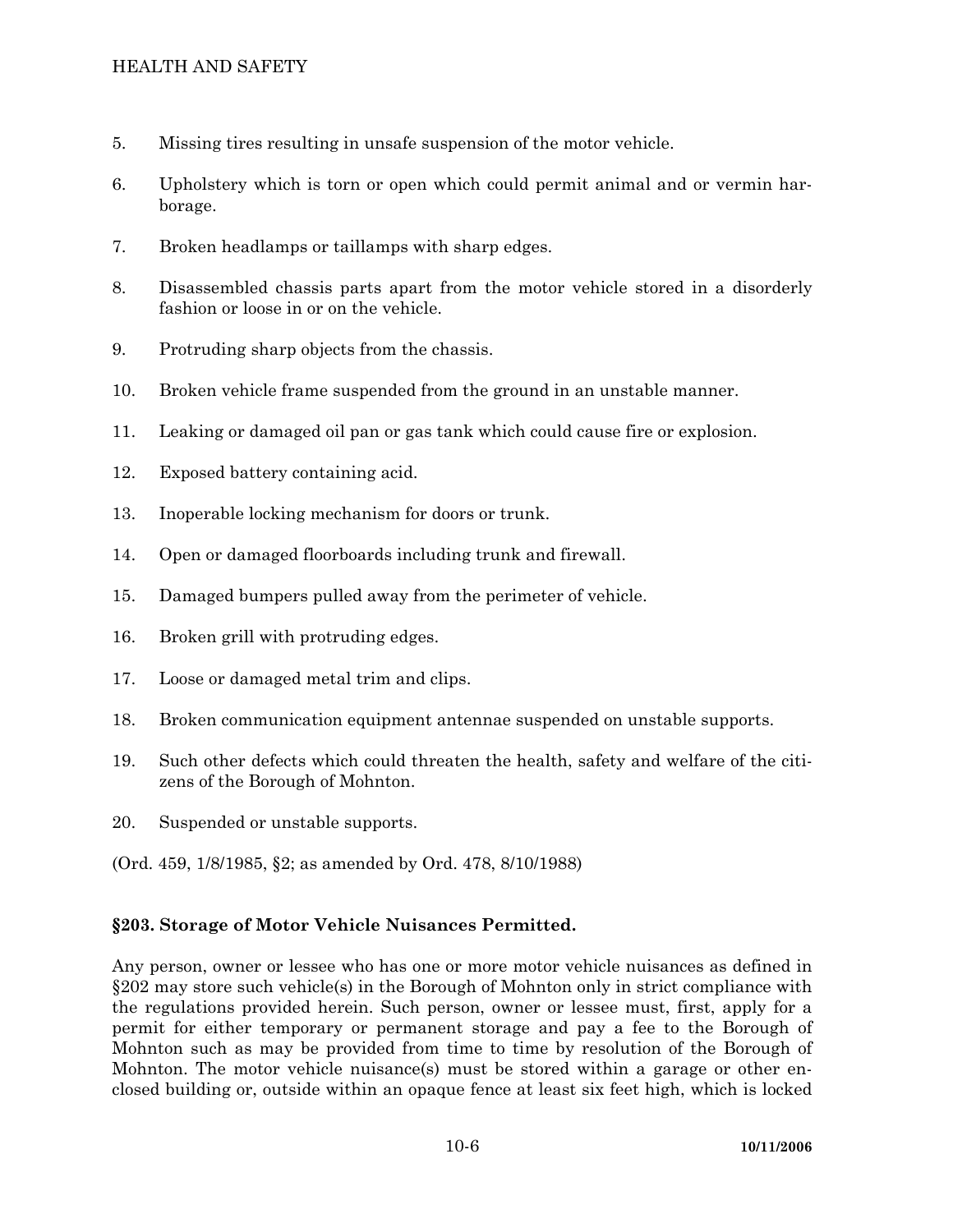at all times when unattended. With the special approval of the Borough of Mohnton, motor vehicle nuisances may also be stored outside in an area enclosed by a chain link fence, at least six feet high, screened by shrubbery around the perimeter to the height of the fence, with an unobstructed gate capable of admitting fire or emergency equipment. Such gate shall remain locked at all times when unattended. In addition, all gas and oil or other flammable liquid shall be removed from the motor vehicle and it shall be kept free of vermin infestation while being stored. The total area of storage of motor vehicle nuisances may not exceed 120 feet.

Nothing herein shall be construed to permit the storage of motor vehicle nuisances contrary to the provisions of the Borough of Mohnton Zoning Chapter (Chapter 27).

(Ord. 459, 1/8/1985, §3)

## **§204. Inspection; Notice to Comply.**

- 1. The Enforcement Officer/Inspector is hereby empowered to inspect grounds on which motor vehicles are stored to determine if there is compliance with the provisions of this Part 2. If noncompliance with the provisions of this Part 2 constitutes a nuisance, or if any condition, structure or improvement poses a threat to the health, safety or welfare of the public, he shall issue a written notice to be served by registered or certified mail upon the owner of said premises, or, if the owner's whereabouts or identity be unknown, by posting the notice conspicuously upon the offending premises.
- 2. Said notice shall specify the condition or structure or improvement complained of, and shall require the owner to commence to remove or otherwise rectify the condition or structure or improvement as set forth therein within 10 days of mailing or posting of said notice and thereafter, to fully comply with the requirements of the notice within a reasonable time.

(Ord. 459, 1/8/1985, §4)

# **§205. Authority to Remedy Noncompliance.**

If the owner of grounds on which motor vehicles are stored does not comply with the notice to abate the conditions within the time limit prescribed, the Borough of Mohnton shall have the authority to take measures to correct the conditions and collect the cost of such corrections plus 10% of all costs. The Borough of Mohnton, in such event and pursuant to its statutory or otherwise authorized police powers, shall have the right and power to enter upon the offending premises to accomplish the foregoing. (Ord. 459, 1/8/1985, §5)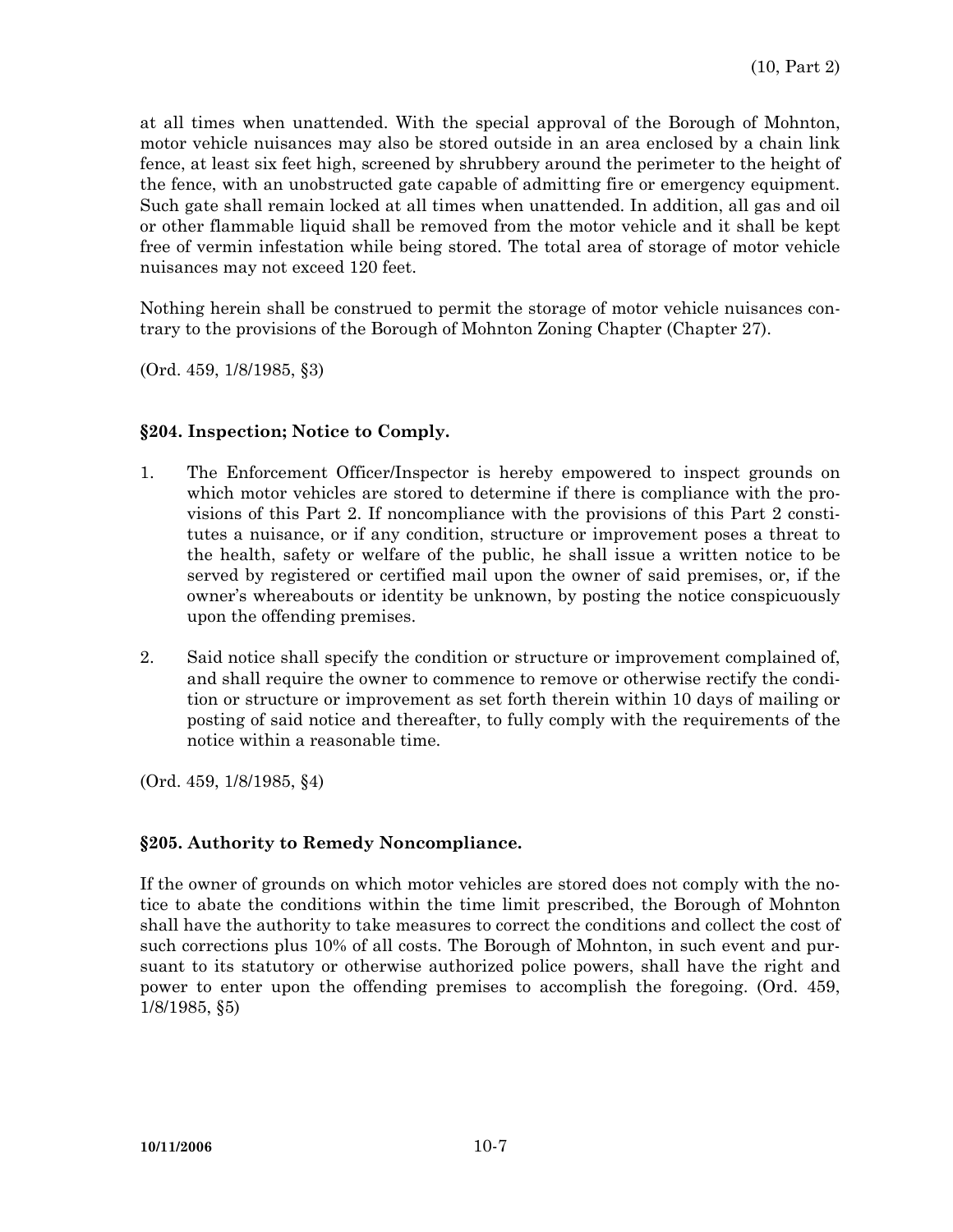# HEALTH AND SAFETY

### **§206. Hearing.**

Any person aggrieved by the decision of the Enforcement Officer/Inspector may request and shall then be granted a hearing before Borough Council; provided he files with Borough Council, within 10 days after notice of the Enforcement Officer's/Inspector's decision, a written petition requesting such hearing and setting forth a brief statement of the grounds therefore. The hearing shall commence not later than 30 days. Each day that a violation of this Part 2 continues shall constitute a separate offense. (Ord. 459, 1/8/1985, §6)

## **§207. Penalties.**

Any person who shall violate any provision of this Part 2 shall, upon conviction thereof, be sentenced to pay a fine of not more than \$300 and/or to undergo imprisonment for a term not to exceed 90 days. Each day that a violation of this Part 2 continues shall constitute a separate offense. (Ord. 459, 1/8/1985, §7)

## **§208. Remedies Not Mutually Exclusive.**

The remedies provided herein for the enforcement of this Part 2 or any remedy provided by law, shall not be deemed mutually exclusive; rather they may be employed simultaneously or consecutively at the option of Borough Council. (Ord. 459, 1/8/1985, §8)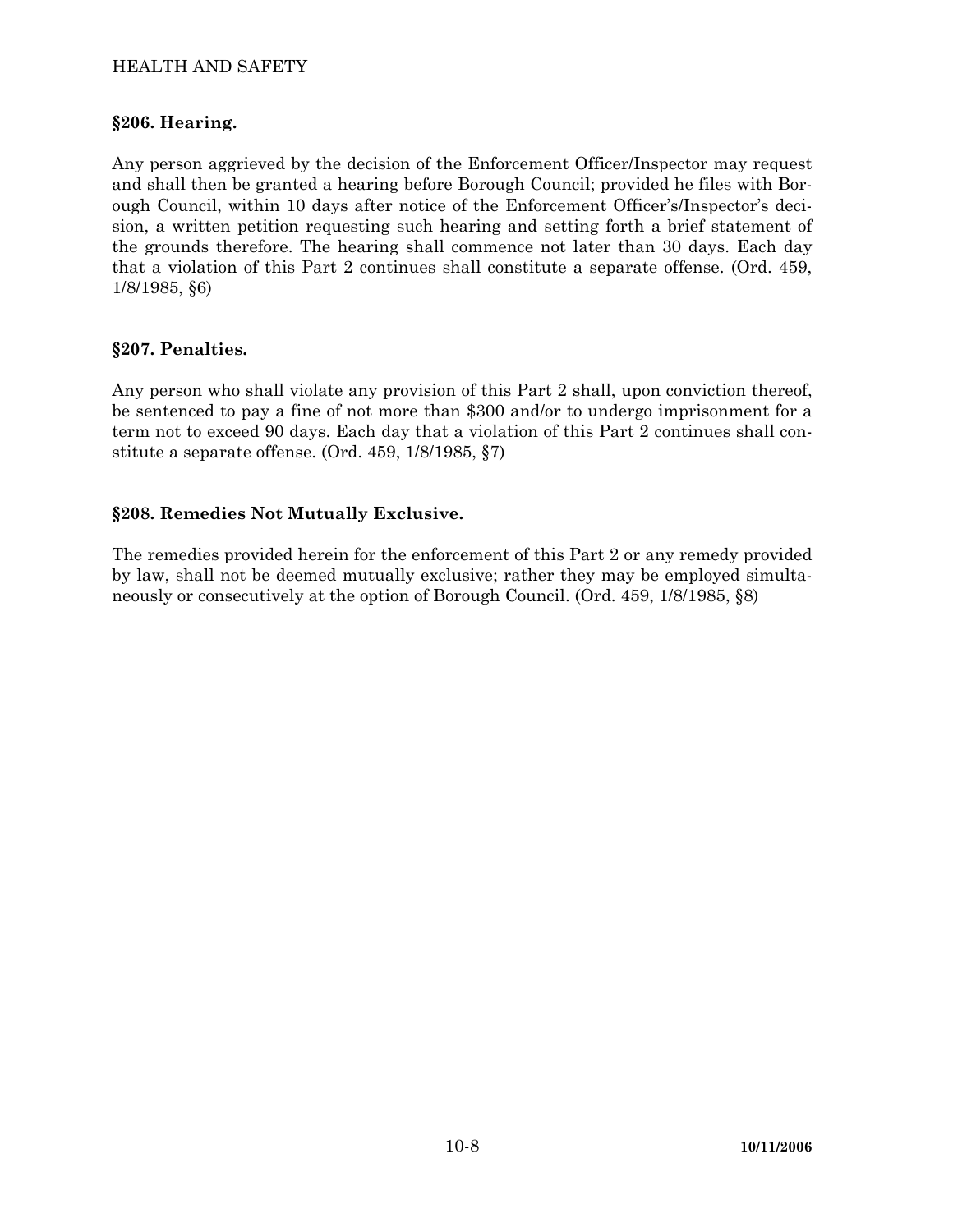# **Grass Accumulation on Public Streets**

## **§301. Definitions.**

For the purposes of this Part, the following words shall have the meaning ascribed to them in this Section, unless the context clearly indicates otherwise.

BOROUGH — Borough of Mohnton, Berks County, Pennsylvania.

GRASS — all grass, weeds, clover, plant life or vegetation whatsoever.

 PERSON — any natural person, firm, partnership, association, corporation, company or organization of any kind.

(Ord. 500, 7/11/1990, §1)

# **§302. Unlawful for Grass to Accumulate on Streets.**

It shall be unlawful for any person, firm or corporation or any agent thereof to place, throw, accumulate or discharge, or cause to be placed, thrown, accumulated or discharged upon any street, alley, highway, storm sewer or stream located in the Borough of Mohnton grass as defined in §301. (Ord. 500, 7/11/1990, §2)

# **§303. Penalty.**

Any person, firm or corporation who shall violate any provision of this Chapter shall, upon conviction thereof, be sentenced to pay a fine of not more than \$300 and costs, or shall be imprisoned for not more than one day for each \$10 of the unpaid balance of such fine and costs. (Ord. 500, 7/11/1990, §3)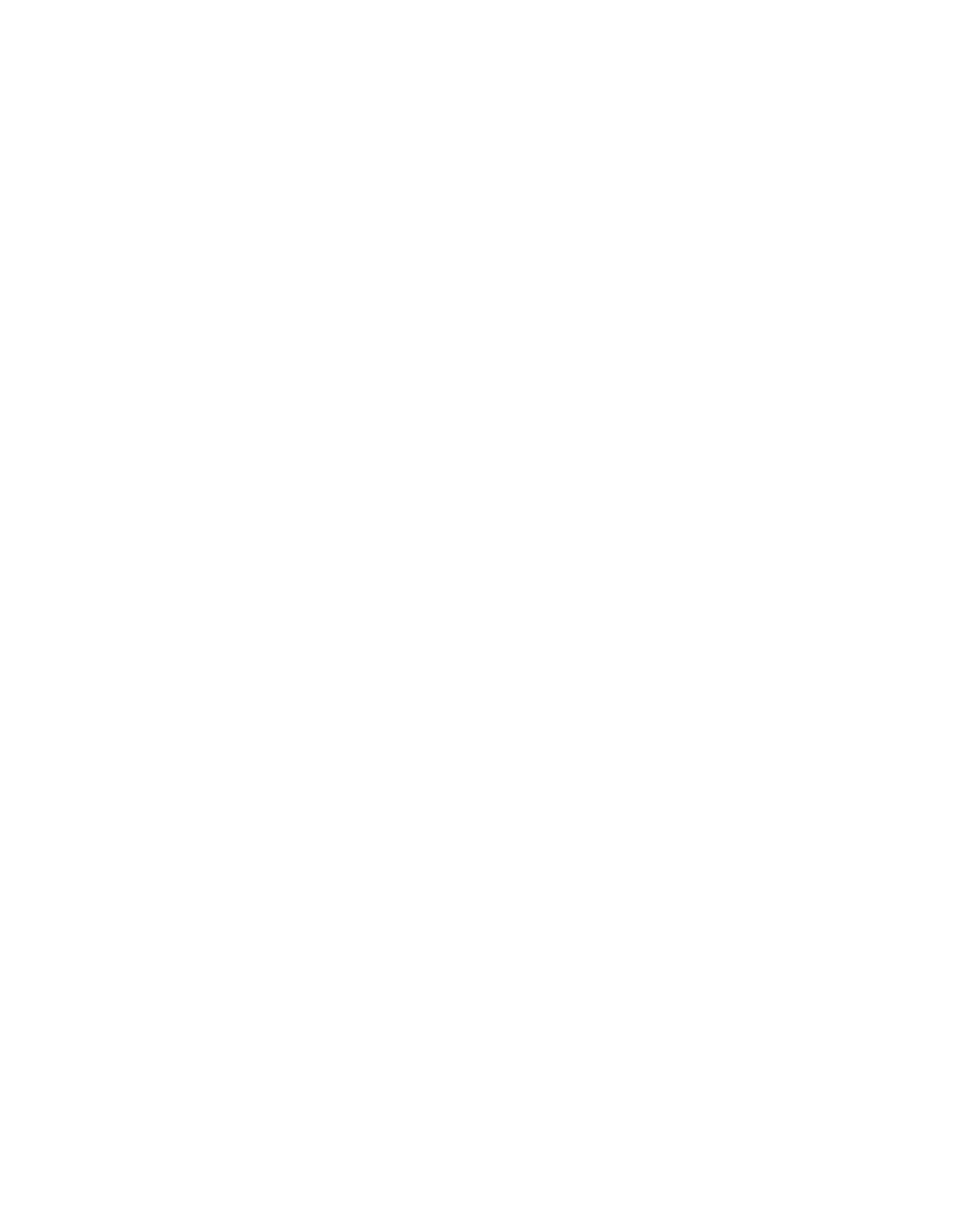# **Abandoned or Junked Vehicles**

### **§401. Definitions.**

For the purpose of this Part, the terms used herein are defined as follows:

 ABANDONED OR JUNKED AUTOMOBILE, TRUCK OR VEHICLE — any one or more vehicles found to be on public or private property not within a completely enclosed structure, building or appropriate covering which can be easily secured from the potential health and safety hazards and which is found to be any one of the following:

- A. A vehicle for which a certificate of junk has been issued by the Pennsylvania Secretary of Revenue or the official designated by any other state to issue such certificates.
- B. Any vehicle, provided that such vehicle is not registered and certified by the Police Department as a repairable vehicle, in or on which it is found that any of the following conditions exist:
	- 1. Its engine or motor or any other essential parts are inoperable or have been removed for more than 30 days.
	- 2. Its tires or any tire have been deflated or its wheel or wheels have been removed for more than 30 days.

 ANTIQUE MOTOR VEHICLE — a motor vehicle, but not a reproduction thereof, manufactured more than 25 years prior to the current year, which has been maintained in or restored to a condition which is substantially in conformance with manufacturer specifications.

 APPROPRIATE COVERING — a commercially designed material to be used specifically for the purpose of covering a motor vehicle.

 CLASSIC MOTOR VEHICLE — a self-propelled vehicle, but not a reproduction thereof, manufactured more than 15 years prior to the current year and, because of discontinued production and limited availability, determined by the Pennsylvania Department of Transportation to be a model or make of significant value to collectors or exhibitors and which has been maintained in or restored to a condition which is substantially in conformity with manufacturer specifications and appearance.

REPAIRABLE VEHICLE — any vehicle in or on which is found any of the conditions specified under the definition of an "abandoned or junked vehicle" and which has been registered with the Borough of Mohnton as a vehicle that will be re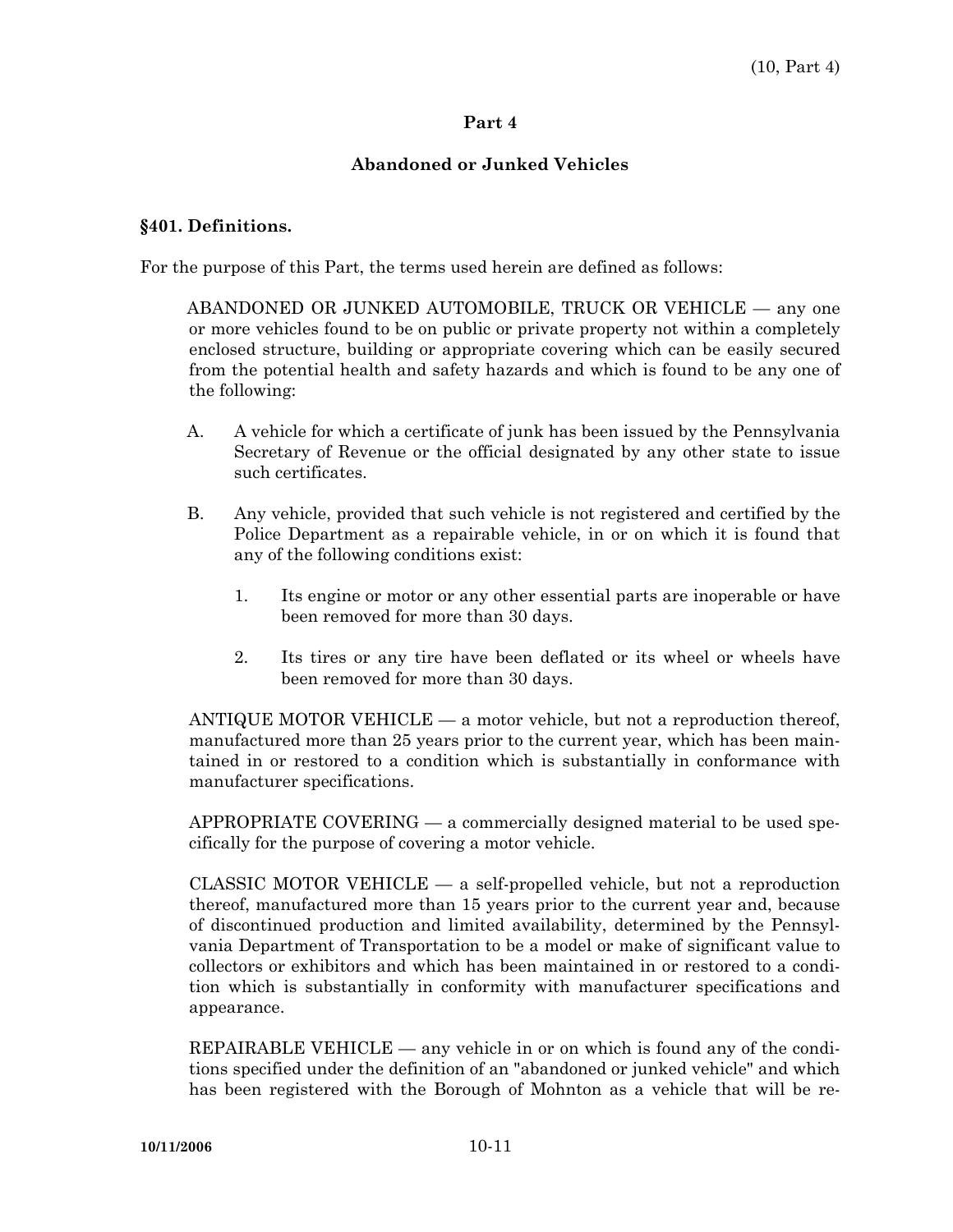paired and properly titled within 120 days' time from the date proof of intention to repair vehicle is offered.

 SALVOR — a person engaged in the business of acquiring abandoned vehicles for the purpose of taking apart, junking, selling, rebuilding or exchanging the vehicles or parts thereof.

(Ord. 701, 7/13/2005, §1)

# **§402. Prohibited Acts.**

The practice of storing or depositing any abandoned or junked automobiles, vehicles, machinery or discarded equipment of any kind, or parts thereof, in or on any public or private property, vacant or occupied, within the Borough of Mohnton shall be deemed to be and constitute a nuisance and is hereby prohibited. (Ord. 701, 7/13/2005, §2)

# **§403. Registration of Repairable Vehicles.**

- 1. For any abandoned or junk vehicle on private property to be considered a repairable vehicle, an application must be made by the owner of the vehicle to the Borough of Mohnton, accompanied by a registration fee of \$15. Upon registration, the owner shall have 30 days to offer proof that he intends to purchase parts to repair the vehicle. Upon proof of such intention, the owner shall have 120 days to have the vehicle properly inspected, licensed and in operating condition within the allotted time. Upon application, provided that the applicant does not already have a repairable vehicle registered within the Borough, the Police Department shall certify that the vehicle may be registered as a repairable vehicle.
- 2. Any individual or individuals that have registered a repairable vehicle within the Borough of Mohnton may, with a fee of \$1 and written proof of a requisition for necessary parts yet to be delivered, renew his application for an additional 120 days if, and only if, the vehicle in question can be classified as an antique or classic motor vehicle.
- 3. Enforcement of this section shall be by the Police Department of the Borough of Mohnton.

(Ord. 701, 7/13/2005, §3)

# **§404. Notice of Violation.**

Whenever it is found that any person is maintaining a nuisance as defined in this Part, any officer or employee of the Borough or any policeman of the Borough may serve no